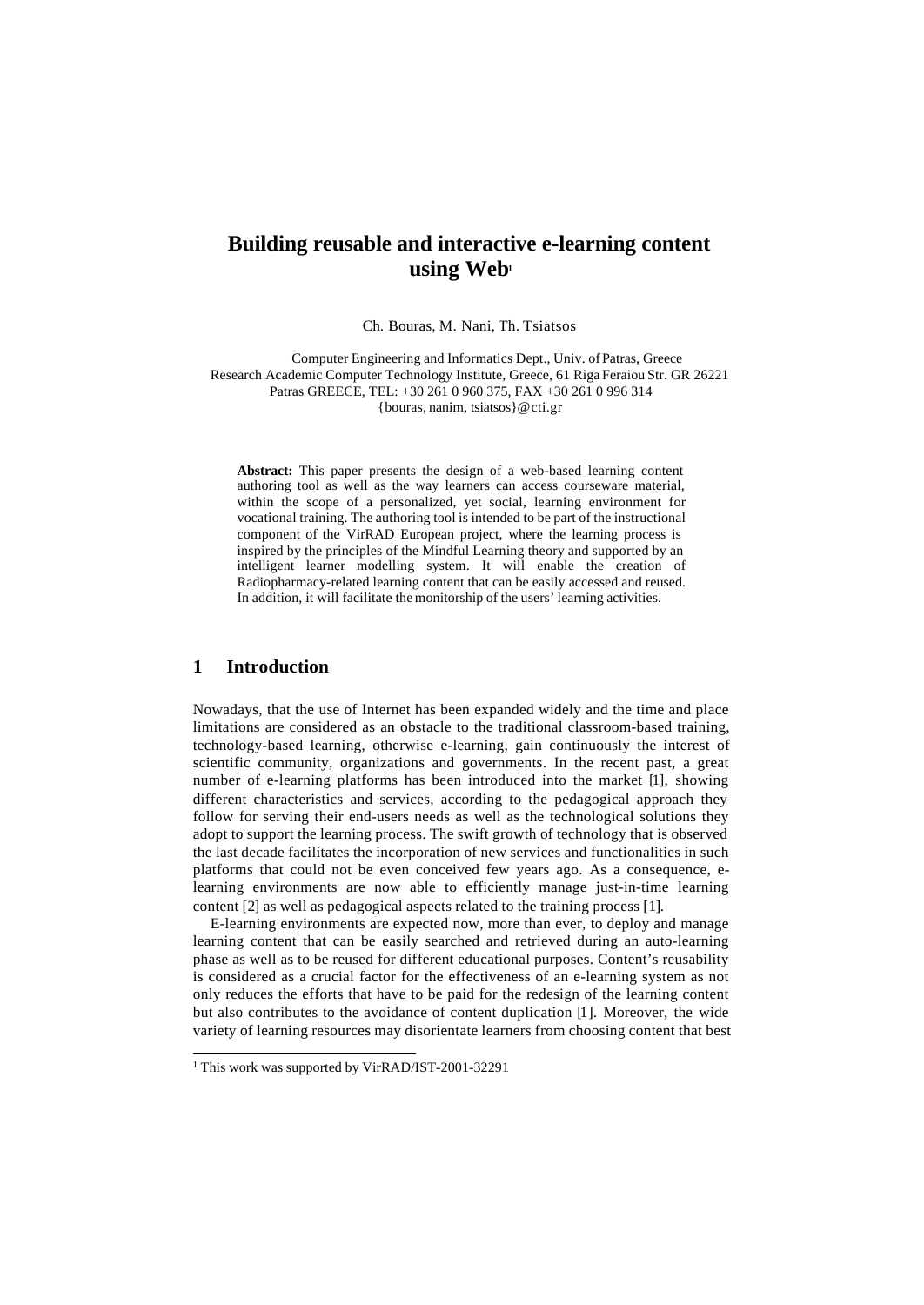meets their needs, according to the previously gained knowledge. To overcome this learning obstacle, it is essential to allow the learners to easily locate and access the content of their preference.

Another important functionality that up to date e-learning environments are expected to expose, is the monitorship of the users' interactions with the content [1]. This enables the system to gather information about the learning resources' usage as well as to track and report on learners' progress and performance. Students are then able to consult, at any time, the results they have reached and, consequently, to monitor their preparation level. This information can, also, be exploited by the system in an attempt to diagnose the learners' needs [2] and advice them on the most suitable learning content [1].

A first step towards content's accessibility is the description of the learning resources in a consistent way using metadata. Metadata, or "data-about-data", are defined as the attributes required to fully and adequately describe a learning resource regardless of a specific learning context or a specific educational purpose. Furthermore, as mentioned in [2], the reusability of the learning resources presupposes the presence of an advanced knowledge management system able to categorize, enrich and integrate learning resources. It is, therefore, fundamental for the application of web-based learning to attach metadata to the learning resources. Hopefully, the last years, a lot of effort has been put on the development of learning technology specifications towards this need. Organizations, such as IEEE Learning Technology Standards Committee (LTSC) [3], IMS Global Learning Consortium (IMS) [4] and Advanced Distributed Learning (ADL) initiative [5], have presented remarkable outcomes regarding the development of standard metadata rules able to point out the real semantic content of the learning resources.

A web-based courseware authoring tool, as part of an integrated e-learning environment, able to develop accessible and reusable learning resources, is considered not only valuable for serving effectively the learner's needs but also for facilitating the whole learning process by allowing the monitorship of the learner's interactions with the content. It is one of the technological means that the environment should exploit in order to serve the pedagogical approach it adopts and manage just-in-time learning content.

This paper is dedicated to the design of such a tool, within the scope of a virtual learning environment for vocational training on the radio-pharmacy field. The section 2 of the paper presents briefly the VirRAD European project, in terms of the objectives and expected outcomes, whereas section 3 focuses on the instructional component of the system. Section 4 is dedicated to the design of the authoring tool, as it is envisioned to function, as well as the way in which learners can access the learning material. The fifth section is engaged with implementation considerations. Finally, some conclusion remarks together with the envisioned next steps are presented.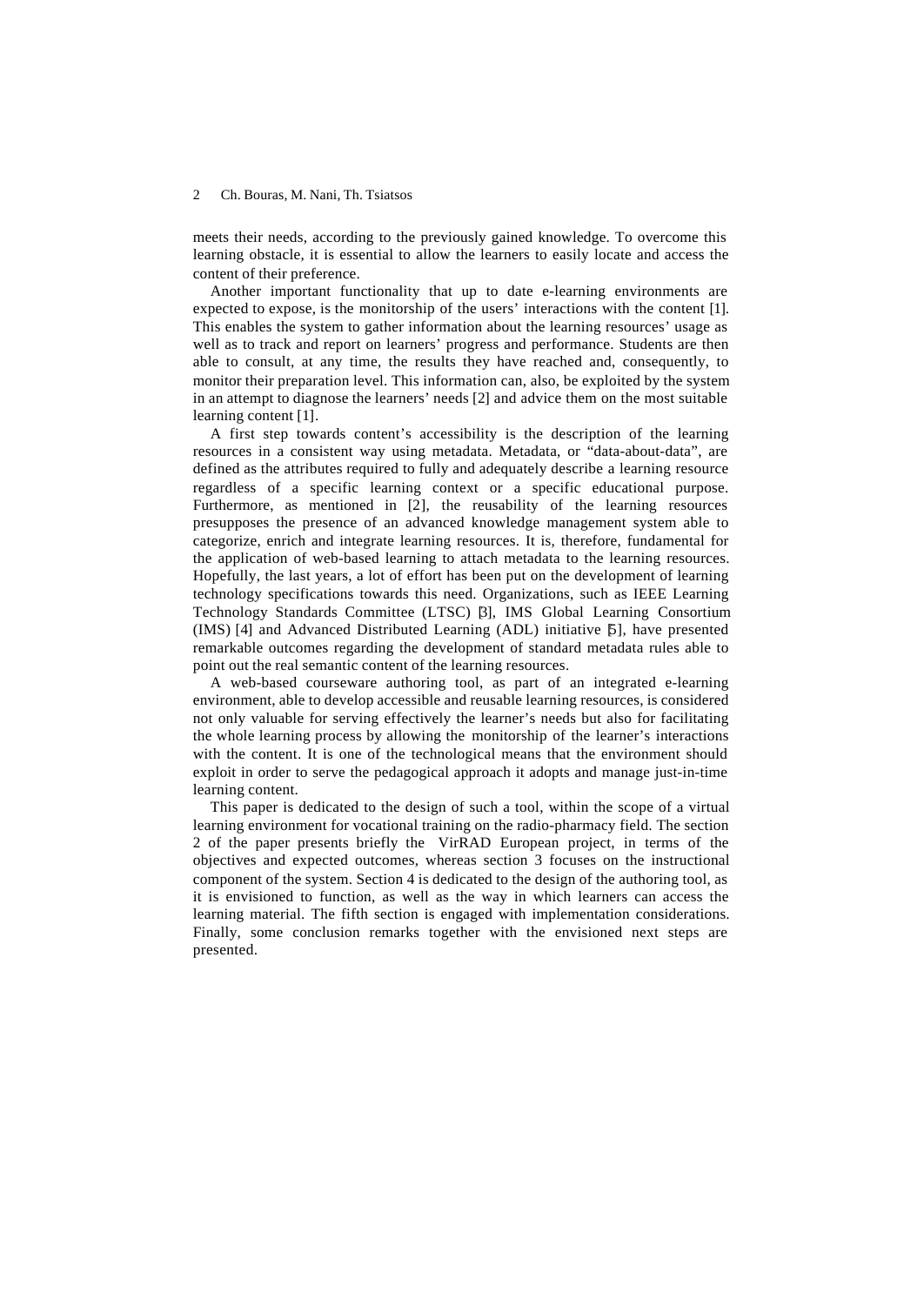### **2 The VirRAD Project**

VirRAD (Virtual Radio-pharmacy) [6] is envisioned to be a virtual learning environment for the vocational training of individuals on the radio-pharmacy field. The learning process will be inspired and conducted under the theories and principles of the Mindful Learning theory as well as other contemporary learning or instructional design theories. Mindful learning theory questions seven myths of the traditional learning and supports experiential learning, enhances learning process through creative distraction and presents an alternative view point, encouraging more flexible learning [7]. Within VirRAD, a multi-layer, meta-cognitive learner modelling system will support the learning process by encouraging individuals to communicate and collaborate with each other, facilitating the learning content access according to each learner's needs, and offering pedagogical advice on the learning material usage. The environment, where the learning process will be realized, will be a virtual space enabling the communication and collaboration among the individuals both in a synchronous and an asynchronous manner.

To meet the aforementioned objectives, VirRAD system has been divided into four main areas, namely Public Website, Community, Instructional Component and Project Internal Site [8].

- The Public Website constitutes the VirRAD's introductory component aiming to invite potential users to the system. It will provide general information on Radiopharmacy as well as the means for the users to contact the VirRAD team.
- The Community site provides a series of tools for the communication, collaboration and information exchange among the radio-pharmacist's community members. These tools offer functionality such as personal card, library, text chat, virtual conference, forum, news, links, events, adverse reactions reporting system and glossary of terms.
- The Instructional Component of the VirRAD system aims to support and facilitate the access to the learning material through an intelligent learner modelling system, as well as to encourage and facilitate interactions among learners, authors and mentors. The Instructional component will be further discussed in subsequent sections.
- The Project Internal Site provides functionality similar to the Community's but it applies, mainly, to the project members.

### **3 Instructional Component of the VirRAD System**

The Instructional component of the VirRAD system concerns learner-learner, learnermentor, and learner-system interactions as well as the access and the creation of the VirRAD courseware. Within this area, the users of the system can undertake three types of roles: learner, mentor or author.

Each learner has his/her own personal learning profile (e.g. determined through introductory assessments or further registration). S/He can access the available elearning material, make use of the VR Laboratory (that is subsequently described) and be supported by mentors and the learner modelling system.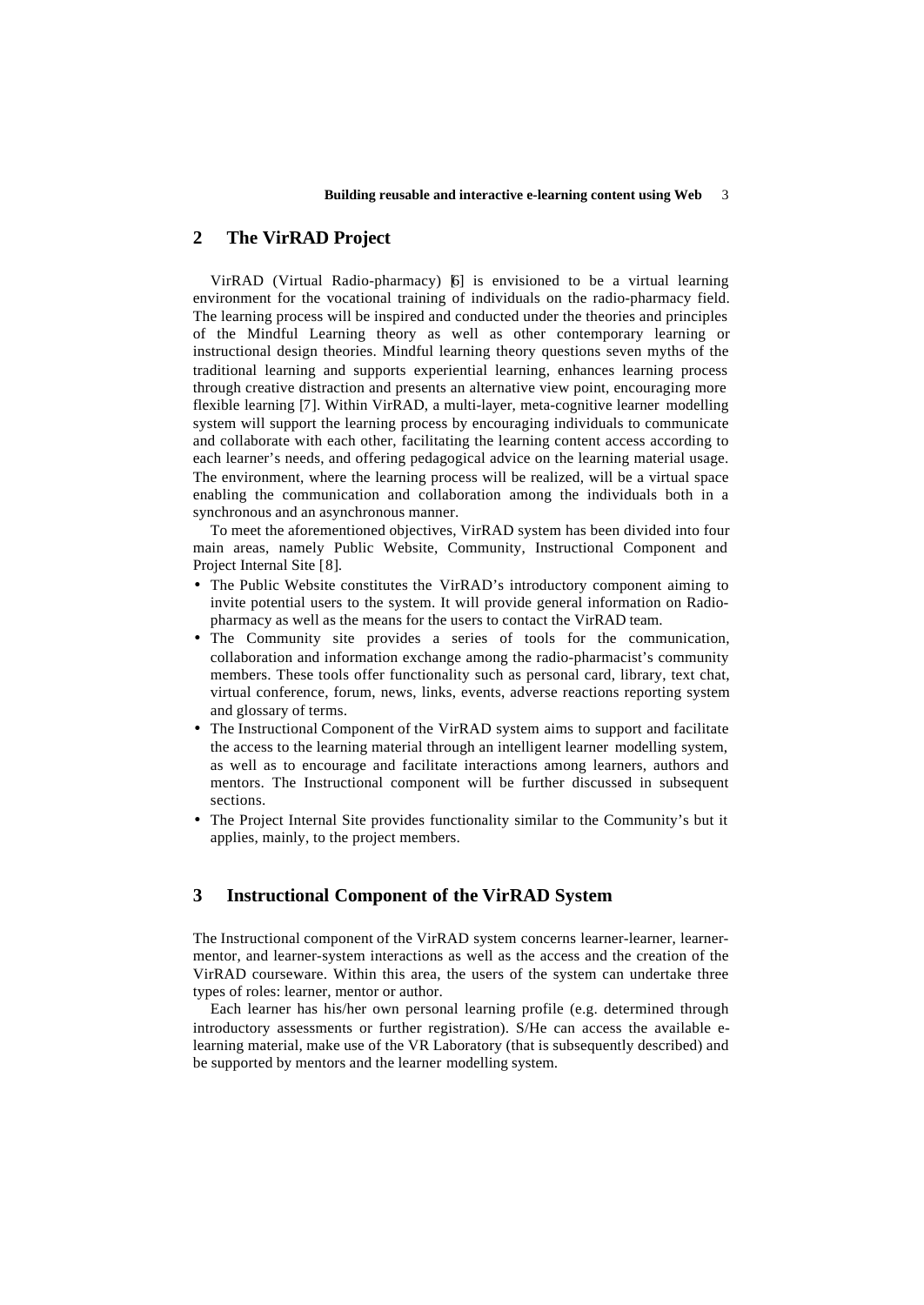Mentors derive the real radio-pharmacists' community and have as main task to support the learners into the instructional component. This is realized in two main modes: asynchronously, via e-mail, or synchronously in the 3D Virtual Teaching Laboratory (this is also described in the next paragraphs).

Authors are members of the VirRAD community that have as main task to provide Instructional material to the learners in the instructional component. They can submit and modify instructional material as well as to attach and edit metadata to the learning resources.

The main functionalities, that the instructional component provide, are:

- *The VR laboratory:* It is a 3D simulation of a radio-pharmacy laboratory, where learners, represented by 3D avatars, can experiment on radio-pharmacy equipment by carrying out specific learning scenarios. The VR Laboratory can be accessed either in a stand-alone or in a multi-user way (VR Teaching Laboratory). In the first case, a learner can interact with the radio-pharmacy equipment and get pedagogical advice by the system or send an e-mail to a mentor requesting further explanations. In the second case, learners can meet, communicate and collaborate with each other and with mentors, as well as get support by mentors on the usage of the 3D simulated radio-pharmacy equipment.
- *The learning management element*: It provides tools for the creation and integration of learning objects and courses into the VirRAD courseware. This element facilitates the access to the courseware and monitors the learners' interactions with the instructional material, while offering them pedagogic advice by means of the intelligent learner modelling system. Learners are able to conduct self-assessments as well as to create, access and edit their own personal academic records, which exchange data with the learner modelling system. The last is divided into two main parts: an active and a static one. The active part is mainly responsible for monitoring and analyzing the learner's interactions with the learning material, while the static one (database) stores information and statistics about the learning activities experienced by a learner. This information is used by the system with the intention to offer pedagogic advice to the learner's best advantage. Furthermore, mentors can support learners by monitoring their personal academic records, answering to their questions via e-mail, suggesting informative learning resources or inviting them in the VR teaching laboratory for further discussion.
- *The courseware:* It comprises the learning content of the VirRAD system. The topics of the content are mainly targeted on the radio-pharmacists' community and therefore they focus on the preparation, manipulation and quality control of potentially hazardous radioactive material. VirRAD system will support a wide variety of content types, such as exercises, slides and 3D simulations (e.g. elution of a generator and contamination monitoring). The courses will be composed of learning objects, which will be accessible and reusable and they could be linked to more than one course.

This paper is dedicated to the design and development of the third functionality. Therefore, the structure of the e-learning content as well as the tools for creating and accessing courses are described in detail, in the following sections.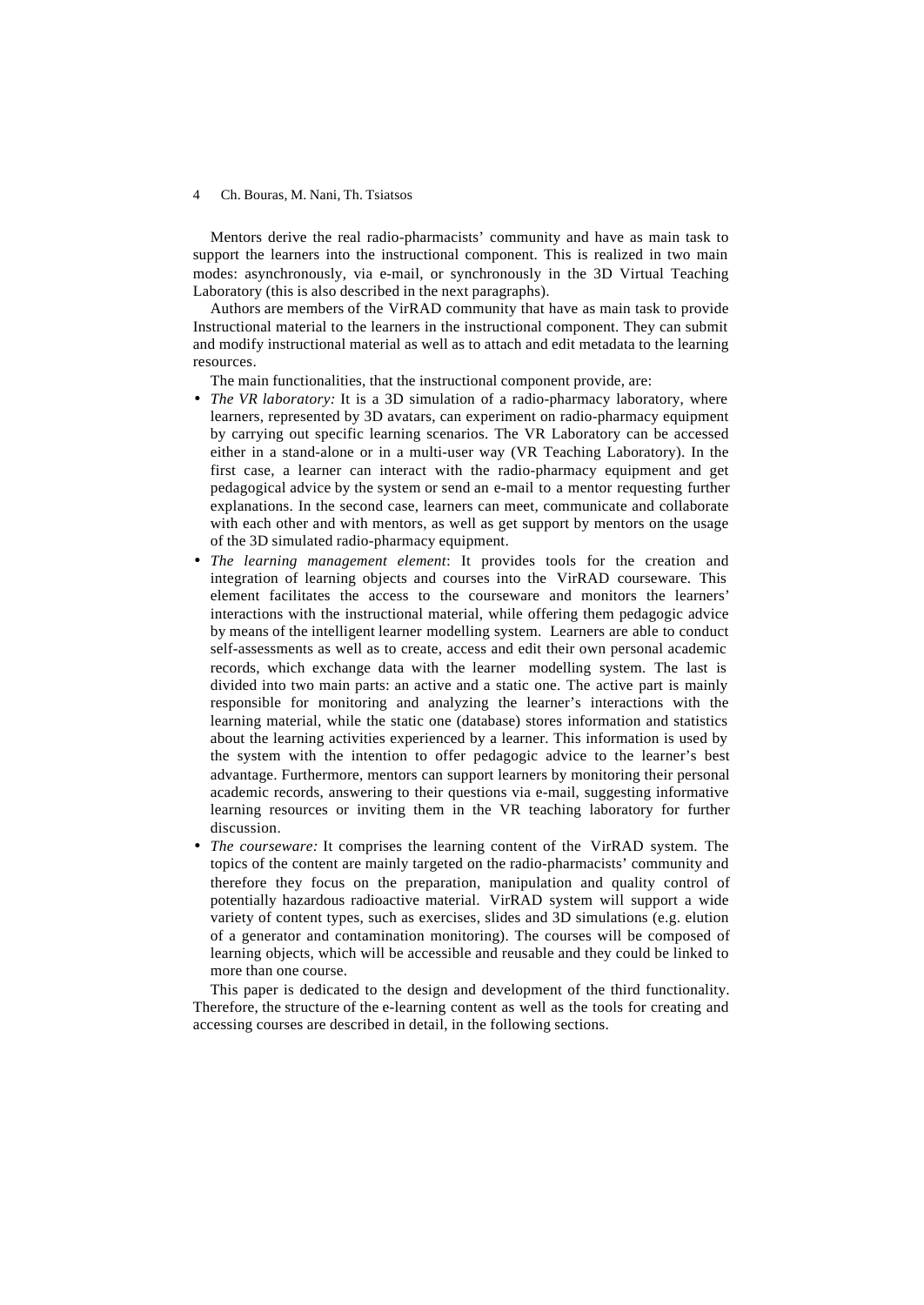### **4 VirRAD's Courseware**

The courseware within VirRAD is intended to serve the need of the radio-pharmacy community members for just-in-time learning content related to radio-pharmacy. The courseware elements, also called content model components, should be easily merged and aggregated to produce a modular repository of training material, whereas they need to be attached with descriptive information for facilitating their easy access and reuse. Furthermore, according to the Mindful Learning theory, the learners' interactions with the learning material should be tracked by the VirRAD's learning management element. These interactions include the time a learner spends on a learning resource, other similar learning resources the learner selects to view, the content type (e.g. vide or text) delivered to the learner as well as answers to assessment questions. The following subsections present the VirRAD supported content model components and their metadata elements, the way these components can be aggregated to form larger units of instruction as well as the means that enable their access and monitorship in terms of learners' interactions.

#### **4.1 Content Model Components**

The VirRAD system distinguishes three types of learning content model components, which are involved in the courseware development process. These concern "Assets", "Learning Objects" (including assessments) and "Courses" and they are defined as follows:

- *Assets:* Assets comprise the basic constitutive element of the courseware. They refer to raw media files that can be viewed by a web browser, such as slides, flash objects, exercises and 3D simulations.
- *Learning Objects/Assessments:* A learning object refers to the learning content launched by the learning management element and delivered to the end-user during a courseware learning experience. It can be either a collection of one or more assets or an assessment object. Assessments may contain a question of at least four types, namely multiple-choice (true-false and multiple answer are also included), matching, fill-in-the-blank and open short answer questions (including short paragraph questions).
- *Courses:* One or more learning objects or even courses can be aggregated together to form a cohesive unit of instruction, i.e. a course, dedicated to radio-pharmacists' needs. Within a course, the learning objects and courses will be listed sequentially in an author-defined order. Using a course as part of another course, authors can develop courses nested in any depth and, thus, apply learning taxonomy hierarchy.

### **4.2 Metadata Elements**

In order to allow the application of web-based learning and fulfill the requirements for accessible and reusable learning content within VirRAD, there is the need to attach metadata elements to the three previously described content model components. As already mentioned, the scientific community and industry engaged in e-learning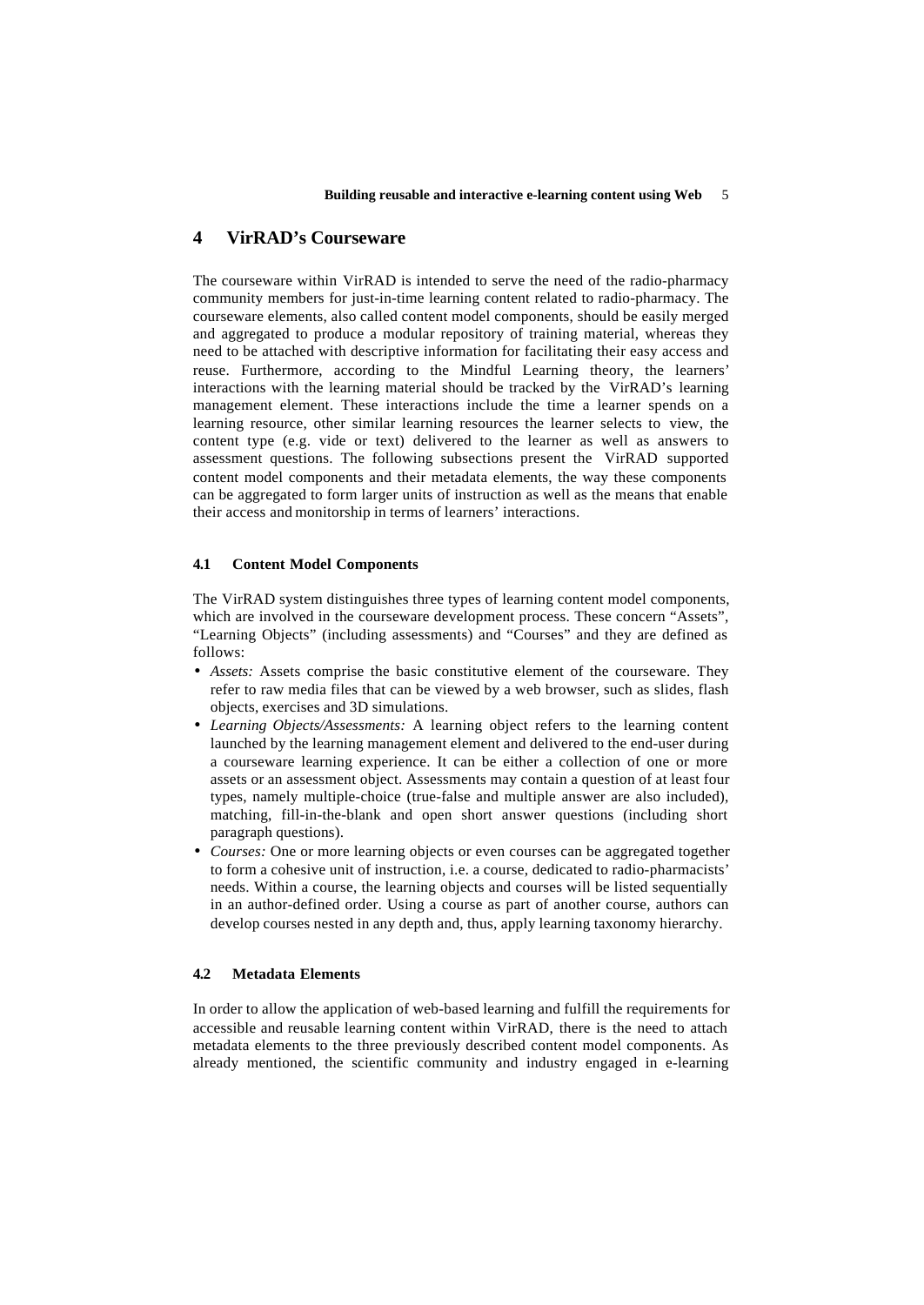technology area has presented a variety of specifications regarding learning resources metadata. The most significant of them are the IEEE 1484.12.1 Learning Object Metadata (LOM), approved on June 2002 as an IEEE-SA standard, the IMS Learning Resource Metadata Specification and the SCORM Specification.

As described in  $[9]$ , LOM defines the attributes required so as to fully and adequately describe a learning resource. The IMS Global Learning Consortium based on LOM and slightly modifying it, has developed the IMS Learning Resource Metadata Specification. Finally, the SCORM Specification references the IMS Metadata specifications and applies its definitions to the SCORM' s three content model components. This mapping provides "the "missing link between general specifications and specific content models" [5].

From the above it is clear that the SCORM specification has precedence over the other aforementioned specifications, as it refers to them while making one step further. This is, actually, the main reason why more and more learning technology products tend to be compliant with it [9].

SCORM specification maps the metadata elements to its three content model components, "Assets", "SCOs" and "Content Aggregations", by defining which elements are mandatory, optional or reserved by the system. Assets, SCOs and Content Aggregations are defined as follows [9]:

- *Assets:* They concern learning content in the most basic form that can be delivered in a Web client. Web pages, images and text are few examples of assets.
- *SCOs:* A Sharable Content Object (SCO) is a collection of one or more assets that can be launched by a Learning Management System (LMS). However, as opposite to an Asset, a SCO can communicate with the LMS thus allowing the LMS to track down the learner's interactions with the content.
- *Content Aggregations:* It concerns a content structure that can be used in order to aggregate Web-based learning resources into cohesive instructional units (e.g chapters and courses), define the structure of this unit and associate learning taxonomies. The content structure defines the sequence according to which the learning content will be presented to the user.

As mentioned above, a SCORM-conformant LMS can track the learner's interactions with the content by exchanging information with SCOs. These interactions include the majority but not all the interactions that need to be tracked down according to the Mindful Learning theory. In particular, open short answer questions are not defined in the SCORM specification, whereas information about the alternatives content types (e.g. video or text) the learner selects to view is limited to audio and text preferences only. SCORM supports many more interactions, which, however, are considered out of the VirRAD scope. Using the SCORM Run-Time Environment [5] for exchanging all the necessary information between the delivered learning content and the VirRAD's learning management element, presupposes the extension of the data model proposed by ADL initiative, the implementation of the appropriate (scripting) functions that need to be incorporated into the content, as well as the extension of the ADL's Application Programming Interface (API) to implement the new functionality. Instead, and in attempt to create an auspicious but still simple web-based authoring tool, we appose our solution to simplify the whole process.

In order to apply SCORM conformant metadata to the VirRAD's content model components, we assume the following interrelations: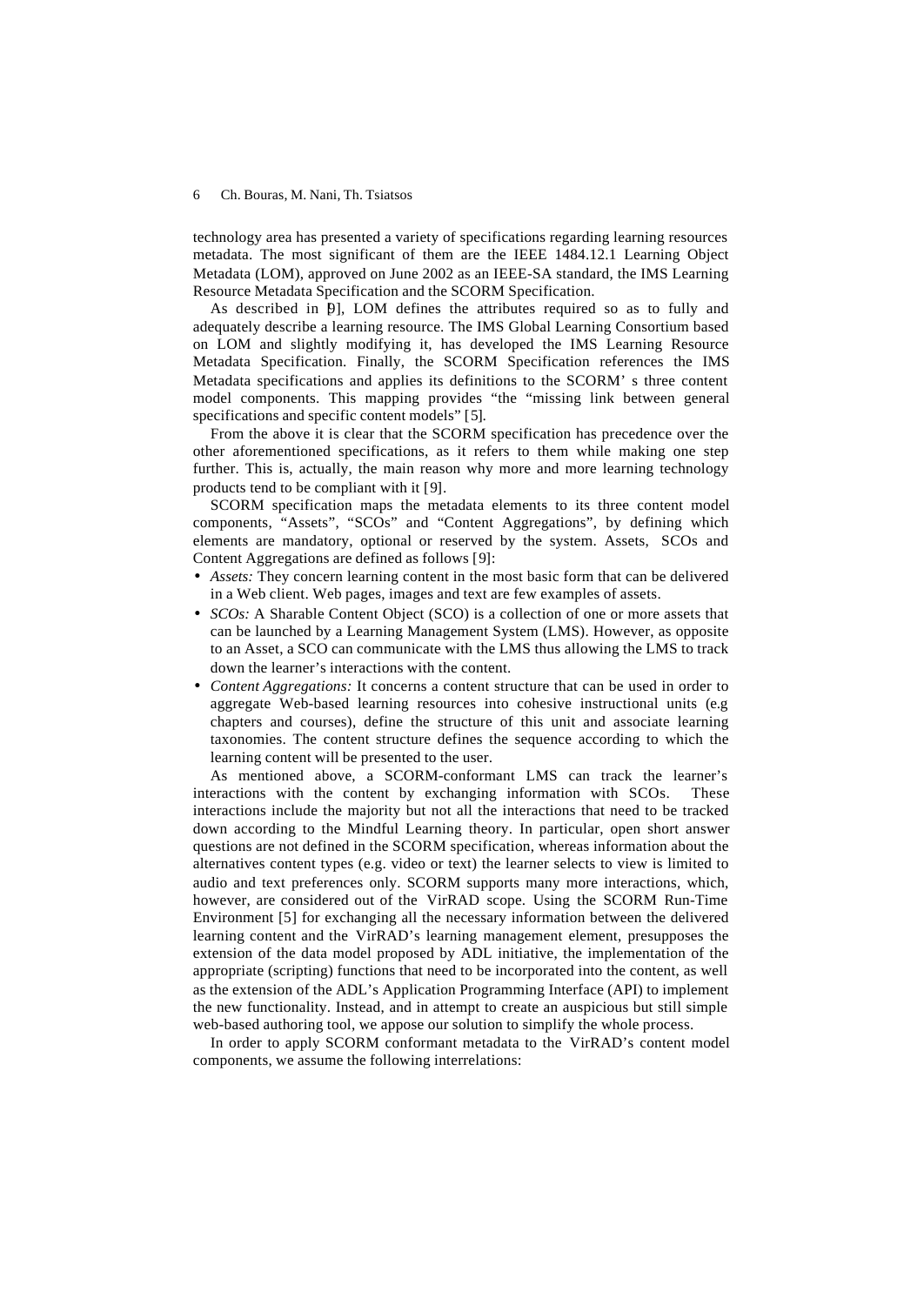#### **Building reusable and interactive e-learning content using Web** 7

| VirRAD content component                   | <b>SCORM</b> content component |
|--------------------------------------------|--------------------------------|
| Asset                                      | Asset                          |
| Learning Object (including<br>assessments) | <b>SCO</b>                     |
| Course                                     | Content Aggregation            |

**Table 1.** Interrelations between VirRAD and SCORM content components

VirRAD system will support all the mandatory elements for each of the aforementioned content model components so as to assure full compliance with the SCORM Metadata specification. Furthermore, the learning resources will be provided with some optional SCORM metadata elements, which are considered necessary within the scope of VirRAD, as well as with an additional one, called "storyboard". This has been introduced for VirRAD's purposes with the intention to describe what happens in a learning resource. Metadata elements are grouped into nine categories, namely General, Lifecycle, Meta-metadata, Technical, Educational, Rights, Relationships, Classification and VirRAD specific.

#### **4.3 Creating Courseware**

The courseware material within VirRAD concerns Assets, Learning Objects and Courses targeted to the learning needs of the radio-pharmacist's community members. This subsection presents the way these components are brought to light, during the authoring process.

As already mentioned, assets constitute the basic element of the courseware and they can be of various types. Authors will have the responsibility to upload them into the system (in particular to the Web Server) and enrich them with at least all the mandatory metadata elements, as they have been defined by ADL initiative. Thereafter, authors can assemble one or more assets so as to create Learning Objects  $(1 \Omega s)$ 

In the case where the LO is intended to be an assessment, authors can select one of at least four question types to insert into the assessment. The available question types are envisioned, but not restricted, to be multiple-choice (this also includes true-false and multiple answers questions), matching in two columns, fill-in-the-blank and open short answer questions (this also includes short paragraph questions). Authors need, also, to define the correct answer to the question (or keywords that the answer should include) and, conditionally, the maximum time a student is allowed to view the assessment object until s/he supplies an answer. This information can be used by the system in an attempt to monitor and report on learners' progress and performance. Moreover, assessments may be enhanced with an asset, located in the Web Server, for illustrative purposes (e.g. a graphic).

In the case where the LO is intended to be a collection of one or more assets, the author is provided with a title list of all the assets available in the system's Web server. S/He can, then, select the asset(s) s/he intends to incorporate into the LO and define the way this object will look. This process is facilitated by an ease-to-use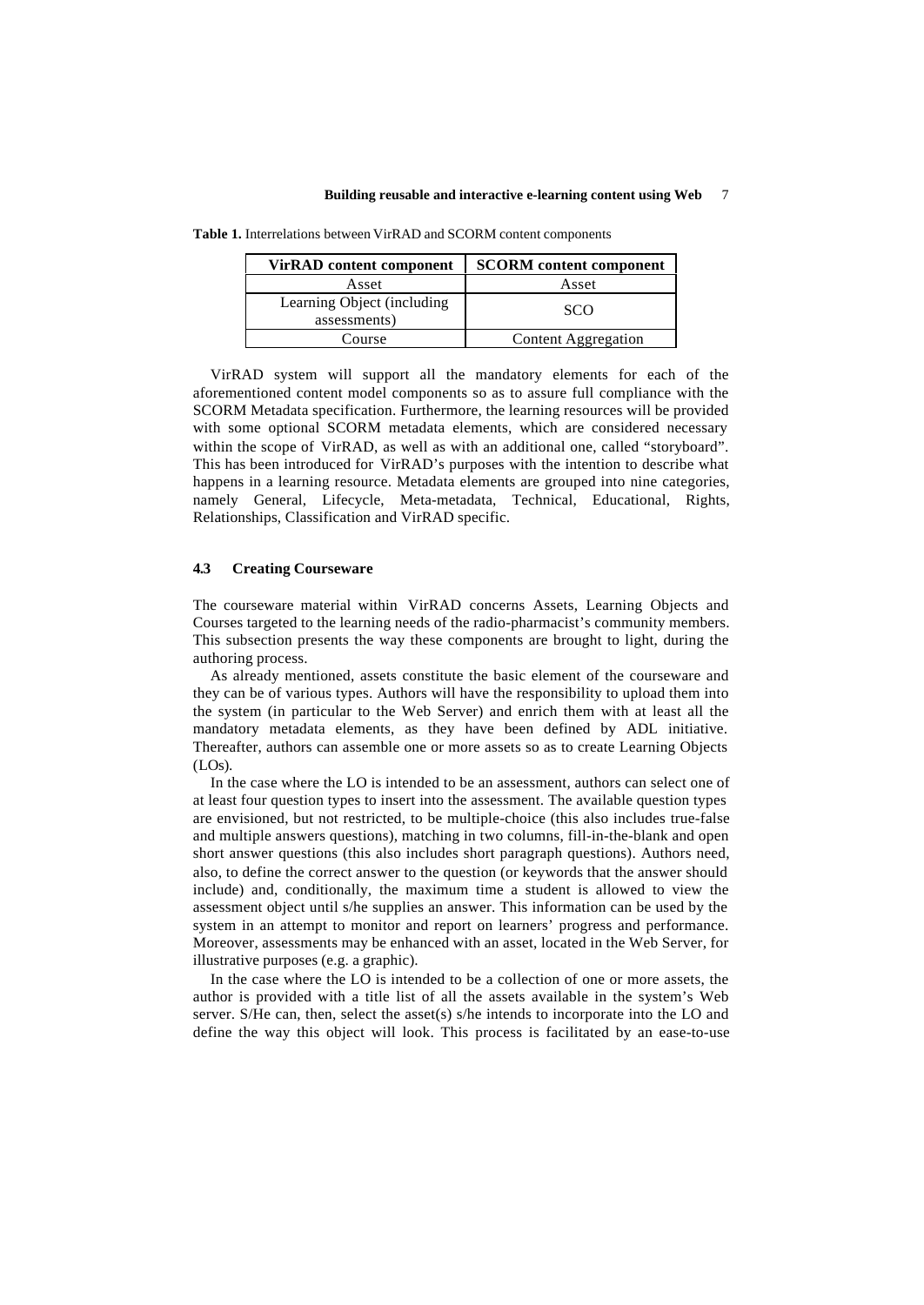graphical user interface, which aims at alleviating the authoring process by minimizing the author's programming efforts.

In both cases, the whole process terminates with the metadata provision. Thereafter, the system incorporates some scripting functions into the content with the intention to supply the learner modelling system with the appropriate information that it needs to be aware of according to the Mindful Learning theory.

Creating a course within VirRAD involves the aggregation of one, or more, Learning Objects (or even courses) together and the attachment of, at least, all the mandatory metadata elements required to fully and adequately describe this content component. These metadata elements aim to describe the course in a particular context, related to Radio-pharmacy. The way in which authors can aggregate learning resources to develop a course within VirRAD has been inspired but is not identical to that described by IMS Content Packaging and SCORM specifications, due to simplicity reasons. Though, authors can still apply learning taxonomy hierarchy.

In particular, when an author selects to create a course for VirRAD's purposes, s/he will be provided with a list of all the available LOs and courses. S/He can then select the learning resources that the course will consist of, as well as the sequence in which they should be presented to the learners (see Fig. 1). As they are allowed to encapsulate courses in another course, authors are able not only to apply learning taxonomy hierarchy but also to consecutively create larger and larger units of instruction.

| <b>x El Asset</b>                                                   | Add LO                                     | Add Course | Define Sequence | Edit Motodata |
|---------------------------------------------------------------------|--------------------------------------------|------------|-----------------|---------------|
| <b>EMLO</b><br><b>H</b> at Course                                   | $F$ LO1                                    |            |                 |               |
| <b>HI Sa New Course:</b><br>El Sa Delete Course<br>El Blenit course | $E$ LD <sub>2</sub><br>$r$ LO <sub>3</sub> |            |                 |               |
|                                                                     | $F$ LO4                                    |            |                 |               |
|                                                                     | $F$ LOS                                    |            |                 |               |
|                                                                     | $E$ 106                                    |            |                 |               |

**Fig. 1.** Adding LOs to a new course

Besides uploading assets into the system and gradually creating learning objects and courses, authors have also the ability to modify the attached metadata elements, as well as the various learning objects and courses. However, any changes to the learning material are not readily available during content authoring or access, unless approved by the Editorial Board (members of the real radio-pharmacists' community that are involved in the VirRAD project as partners).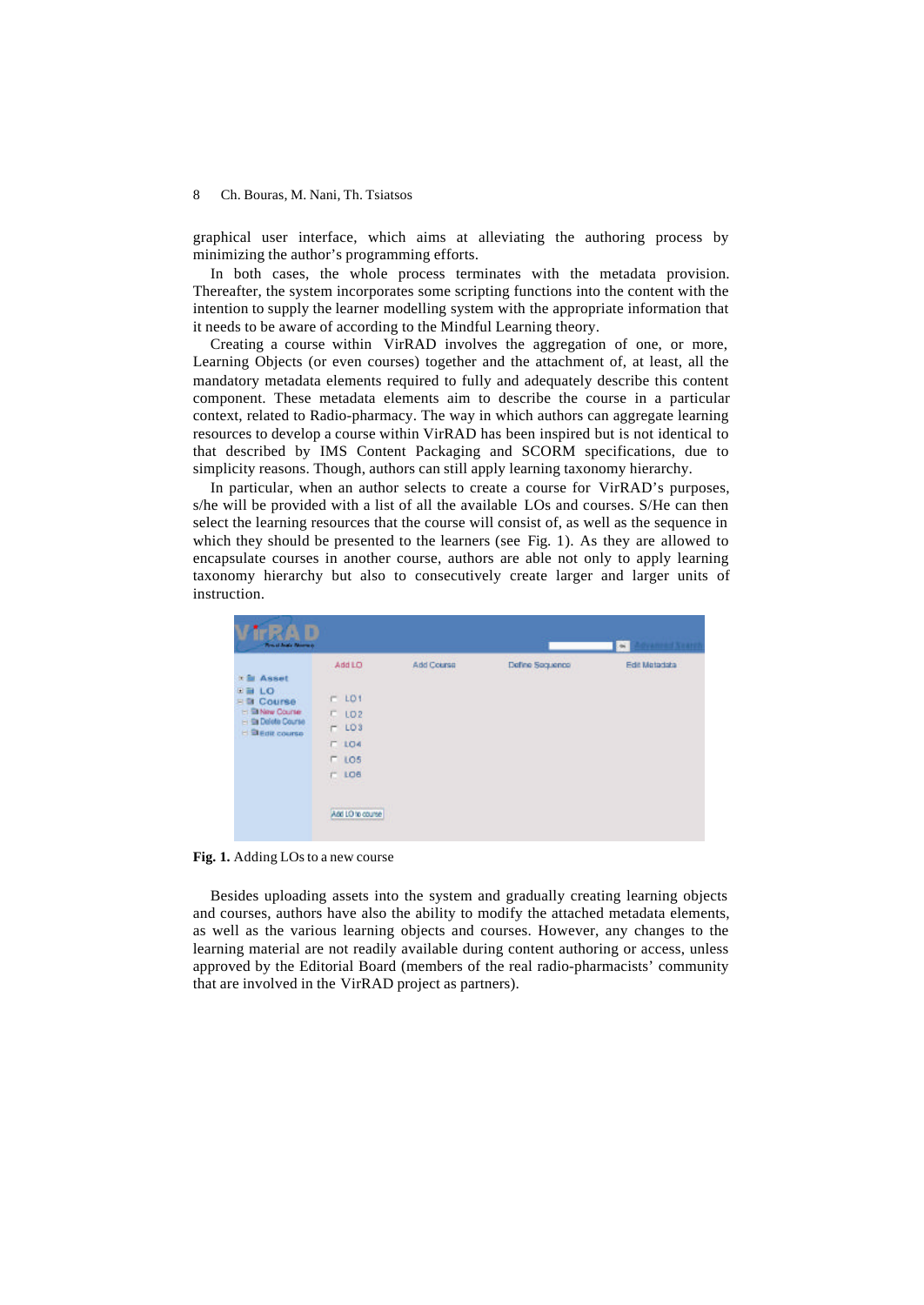#### **4.4 Access to Courseware**

Any community's member registered as a learner can access the VirRAD's courseware from the Public Web Site. The general access page for all the courseware provides the means for the learners to choose a mode of learning, links to all the available courses approved by the Editorial Board, as well as searching facilities.

Learners can select between two modes of learning while experiencing a course. These concern the "browse mode", where learners are able to jump from topic to topic as they wish, and the "study mode", where learners are motivated to follow the pedagogical advice, provided by the learner modelling system. If the learner accepts the pedagogical advice, s/he can be transferred to another element of the course or part of the community area. In study mode, the learner modelling system will monitor the learners' activities such as what course material they access, for how long as well as their response to assessment questions. This is expected to be the usual mode of using the learning material.

Learners can view the contents of a course by clicking on its title within the general access page. They are, then, redirected to a new web page, which contains the course's table of contents in one frame (in the from of a hyperlink tree) and the real learning content in another frame. The table of content is built dynamically according to the course's structure as it has been defined by authors and stored in the courseware database. Moreover, when a user clicks on the course's title or a topic within the course, a list of links to learning resources that the clicked resource relates to appears in another frame of the browser window (see Fig. 2). The list of related resources is built based on the resource's metadata elements (in particular the elements contained into the Relationships category).

| <b>1120</b><br><b>Toront Rede Merrery</b>                                                                                                                            | <b>Browns Mode</b><br><b>Ministry Robins</b>             | 144. |
|----------------------------------------------------------------------------------------------------------------------------------------------------------------------|----------------------------------------------------------|------|
| Course 1<br>(4) Sid Sub course 1<br>(4) Bil Suth course 2<br>El El Sub course 3<br>(e) Sid Sub course 4<br>III E8 Sub course 5<br><b>HIGHLIDT</b><br>H ESub course 6 | previous page<br>runni page<br>LO <sub>1</sub>           |      |
|                                                                                                                                                                      | <b>Relative Researce 1</b><br><b>Ralative Resource 2</b> |      |

**Fig. 2.** Accessing courseware within VirRAD using browse mode

Users can navigate through the learning objects contained in a course or encapsulated courses, by (a) selecting a topic from the table of contents, (b) using the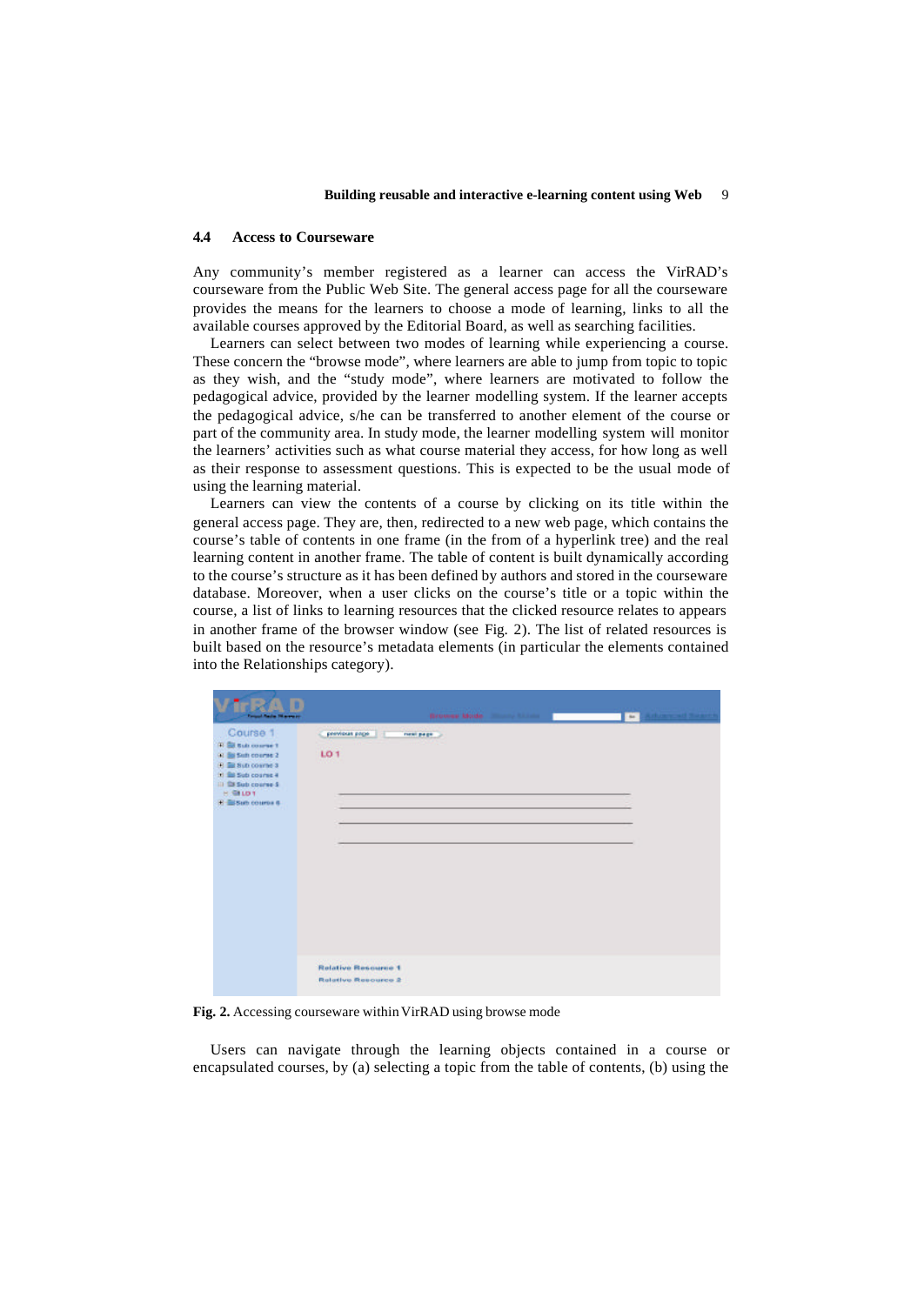"Next page", "Previous page" navigation buttons, (c) following the pedagogical advice or d) following a link form the list of the related resources. The last two ways may guide the learner to another course. The title (hyperlink) of an already visited learning object is highlighted so as to keep the learners informed of all the learning objects they have been delivered. While experiencing a course, learners can change the mode of learning (browse or study) or search for a learning resource.

Learners can search and retrieve assets, learning objects and courses by supplying indicative keywords. As the three content model components within VirRAD are described using metadata, the keywords are searched within these metadata elements. Learners have also the ability to define advanced search criteria such as the title, the type or the author of a learning resource.

### **5 Implementation Issues**

The VirRAD system will be based on a client-server architecture. The picture bellow (Fig. 3) presents the part of the system's architecture that is engaged to the courseware element. There the following three components can be distinguished:

- *Web client:* Learners will be able to access the learning content as well as other VirRAD's services through a browser window. Authors can upload assets and create or modify learning objects and courses through a browser window too. The VirRAD system will come with a variety of user interfaces in order to manage the various functions.
- *Web Server:* The Web Server is used, among others, for storing the content of the courseware as well as for storing and executing the scripts of the scripting environment. The Web Server interacts with the browser window using the HTTP protocol and with the database by means of the scripting interface. The scripting environment will provide almost all of the VirRAD's courseware functionality. This includes the implementation of the searching functionality, the building of a course's table of contents and the information retrieval about the resources a LO or a course relates to. Moreover, the scripting interface is expected to send events to the learner modelling system so as to facilitate the tracking of the learner's interaction with the content. These involve the amount of time the learner has spent on a learning object at the time s/he leaves it, the answer s/he supplies to question objects and the time this occurs, whether and what relative resources the user selects to be delivered, as well as whether or not s/he selects to view a particular content type among many alternatives describing the same content (e.g. video and video script). Within VirRAD the Apache web server will be exploited, whereas the scripting environment will be mainly drawn upon PHP scripting language. The events to the learner modelling system will be sent through XML.
- *Courseware Database:* The database management system constitutes the core of the whole system where the majority of the information available is stored and organized. Information related to the courseware element will be stored in the "Courseware Database". This includes information about the available learning resources and their relationships, the metadata elements and data about learner's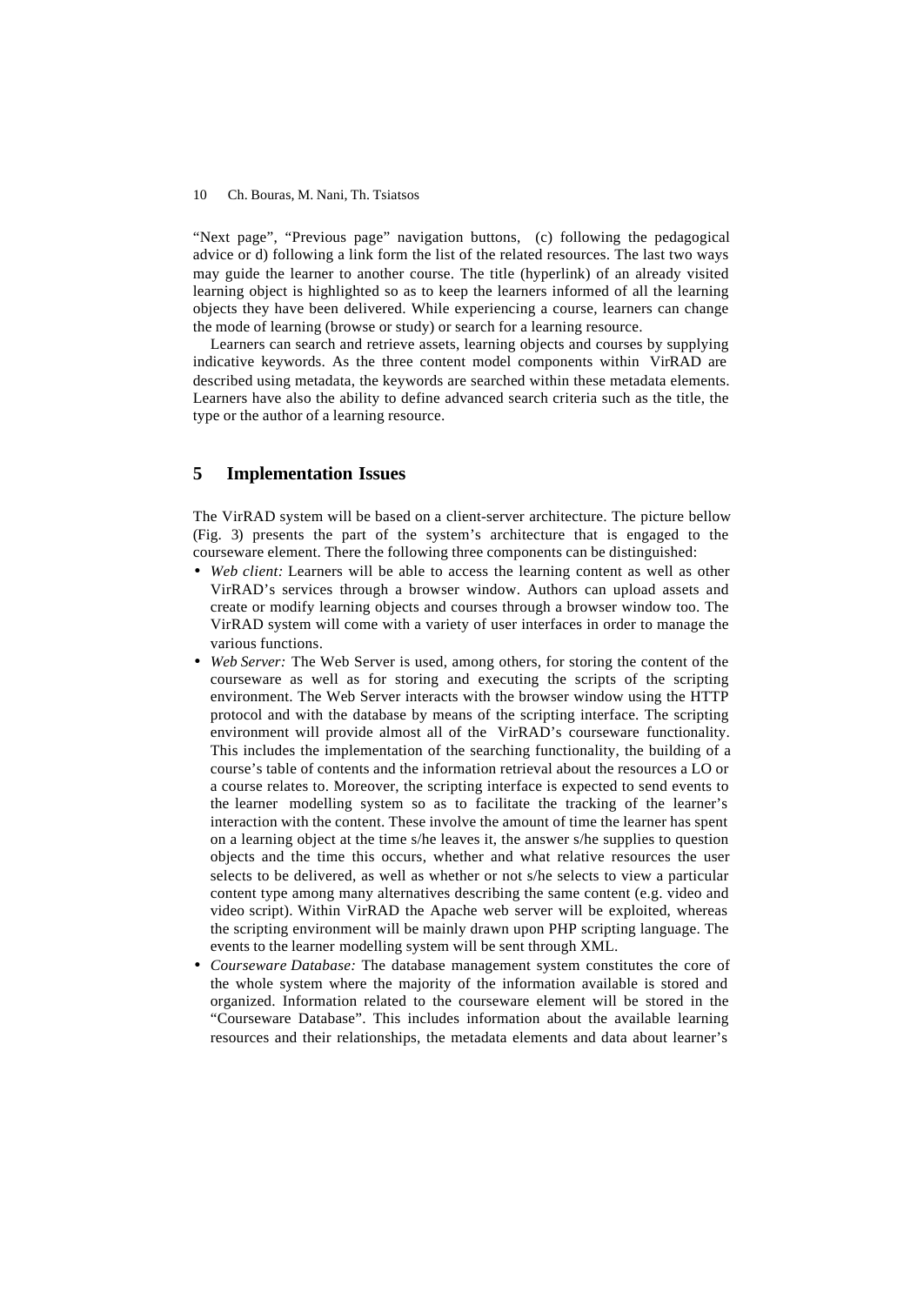activities needed by the learner modelling system. VirRAD will exploit the MySQL database server.

• *Learner Modelling System:* The learner modelling system facilitates the access to the learning material, encourages the communication, collaboration and information exchange among learners while offering them pedagogical advice. It exchanges information with the learners' personal academic records and the database and accepts XML events sent through the scripting interface.



**Fig. 3.** System Architecture concerning the courseware functionality

### **6 Conclusions and Future Work**

The swift growth of technology allows up-to-date e-learning environments to incorporate a wide variety of services and functionalities, which enable them to effectively manage just-in-time learning content as well as pedagogical aspects related to the training process. Learning content's accessibility and reusability are considered essential to the success of such an environment as they obviate the danger of the content's duplication, while smoothes the progress of the access to the learning material. E-learning environments are, also, expected, more than ever, to monitor the learners' interactions with the content so as to track and report on their progress and performance in addition to advice learners to their best advantage.

Metadata constitutes an important attempt towards learning content's accessibility and reusability. In particular, SCORM specification regarding metadata references the most significant learning technology specification towards this need, while making one step further by linking the metadata elements to particular content model components. The learning content within VirRAD involves three model components